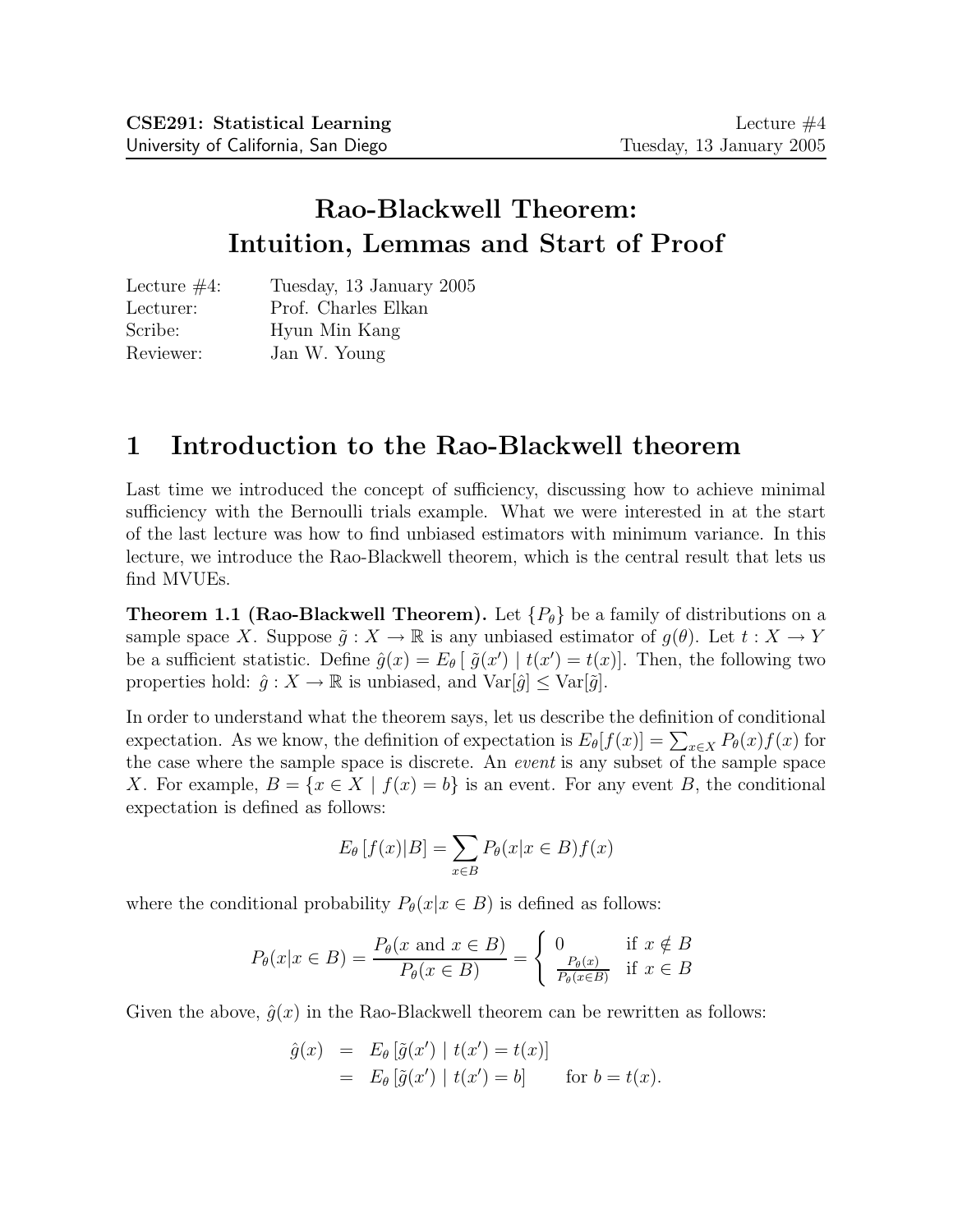#### 2 Intuition behind the Rao-Blackwell theorem

The following reasoning gives an intuitive explanation why this theorem is true.  $\hat{g}(x)$  is an average over all  $x'$  that have the same value for  $t$  as the observed sample  $x$ . Averaging over many  $x'$  reduces random variability, i.e. it reduces sensitivity to a particular  $x$ . But we still use all useful information in x because  $t(x)$  is a sufficient statistic, and the value of  $t(x)$  is fixed throughout the averaging procedure, since  $t(x') = t(x)$ .

The above reasoning is plausible, but it is not a proof. To prove the Rao-Blackwell theorem formally, we need two lemmas, the nested expectations lemma and Jensen's inequality lemma. These appear in the upcoming sections.

#### 3 Nested expectations lemma

**Lemma 3.1 (Nested expectations).** Let  $\{A\}$  be any partition of the sample space X, and let  $f: X \to \mathbb{R}$  be any function. Consider  $E_{\{A\}}[E[f(x)|A]]$  where the outer expectation  $E_{\{A\}}[\cdot]$  averages over  $\{A\}$ . Then the following equation holds:

$$
E\left[E\left[f(x)|A\right]\right] = E\left[f(x)\right].
$$

**Proof.** (Discrete case only.) Let us define a function  $A: X \to \{A\}$  so that  $A(x)$  is the subset containing x in the partition  ${A}.$ 

$$
E[E[f(x)|A]] = \sum_{A \in \{A\}} P(A) \left[ \sum_{x \in X} P(x|x \in A) f(x) \right]
$$
  
\n
$$
= \sum_{A \in \{A\}} P(A) \left[ \sum_{x \in A} P(x|x \in A) f(x) + \sum_{x \in X-A} P(x|x \in A) f(x) \right]
$$
  
\n
$$
= \sum_{A \in \{A\}} P(A) \left[ \sum_{x \in A} P(x|x \in A) f(x) + 0 \right]
$$
  
\n
$$
= \sum_{A \in \{A\}} \sum_{x \in A} P(A) P(x|x \in A) f(x)
$$
  
\n
$$
= \sum_{x \in X} P(A(x)) P(x|x \in A(x)) f(x)
$$
  
\n
$$
= \sum_{x \in X} P(A(x)) \frac{P(x)}{P(x \in A(x))} f(x)
$$
  
\n
$$
= \sum_{x \in X} P(x) f(x)
$$
  
\n
$$
= E[f(x)].
$$

Note that the nested sum  $\sum_{A\in\{A\}}\sum_{x\in A}$  above can be rewritten to  $\sum_{x\in X}$  because  $\{A\}$ is a partition of X.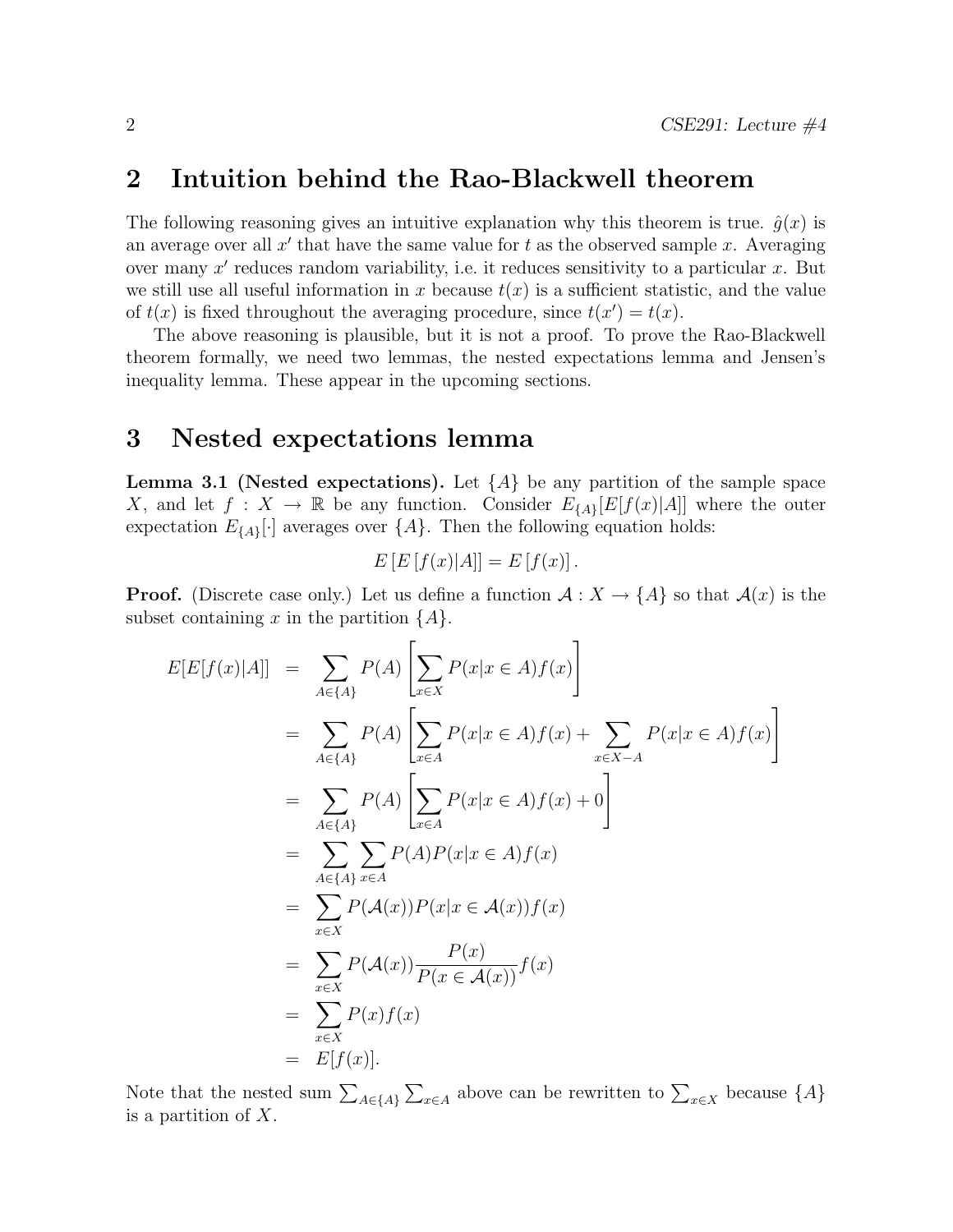### 4 Jensen's inequality

**Definition 1 (Convex function).** A function  $c : \mathbb{R} \to \mathbb{R}$  is convex if

$$
\lambda c(x) + (1 - \lambda)c(y) \ge c(\lambda x + (1 - \lambda)y)
$$

for all  $x, y \in \mathbb{R}$  and all  $0 \leq \lambda \leq 1$ .

**Lemma 4.1 (Jensen's inequality).** Let  $u: X \to \mathbb{R}$  be an estimator, and let  $c: \mathbb{R} \to \mathbb{R}$ be a convex function. Then the following property always holds:

$$
E[c(u)] \ge c(E[u]).
$$

Informally, the average of  $c(u)$  is always equal or greater than c of the average of u.

**Proof.** For the discrete case where u has only n different values that have nonzero probability, we prove this lemma by induction.

- (base case) If  $n = 1$ , it is obvious that  $E[c(u)] = c(E[u])$  since there is only a single value of  $u(x)$ . Thus, the lemma holds for the base case.
- (inductive case) Assume that the lemma holds for  $n = 1, \dots, k-1$  regardless of u. We want to prove the lemma holds for  $n = k$ .

Let  $U = \{u_1, \dots, u_{k-1}\}\$ be the  $k-1$  values of  $u(x)$  with nonzero probability. The inductive hypothesis says that  $E[c(u)] \ge c(E[u])$  for any probability distribution such that  $\sum_{u \in U} P(u(x) = u) = 1$ .

Even if  $u(x)$  has more than  $k-1$  values,  $\sum_{u \in U} P(u(x) = u | u \in U) = 1$  is always true. Consequently, the inductive hypothesis also implies that  $E[c(u)]u \in U] \geq$  $c(E[u]u \in U]$  is true where  $u(x)$  may take k different values, i.e.  $u \in U \cup \{u_k\}$ . We want to prove  $E[c(u)] \ge c(E[u])$  for such u.

Let  $p = P(u = u_k)$  and let  $z = E[u]u \in U$ . Then  $E[u] = pu_k + (1 - p)z$  holds, and  $E[c(u)]$  can be rewritten as follows:

$$
E[c(u)] = pc(u_k) + (1-p)E[c(u)|u \in U]
$$
  
\n
$$
\geq pc(u_k) + (1-p)c(z)
$$
 (by inductive hypothesis)  
\n
$$
\geq c(pu_k + (1-p)z)
$$
 (by definition of convexity)  
\n
$$
= c(E[u]).
$$

According to the base case and inductive case,  $E[c(u)] \ge c(E[u])$  holds for any u that has discrete values with nonzero probability.

We can extend Jensen's inequality for conditional expectations also as the following proposition.

Lemma 4.2 (Jensen's inequality for conditional expectations). Let  $u: X \to \mathbb{R}$ be any estimator. If  $c : \mathbb{R} \to \mathbb{R}$  is convex, then for any  $A \subseteq X$ ,

$$
E[c(u(x))|x \in A] \ge c(E[u(x)|x \in A]).
$$